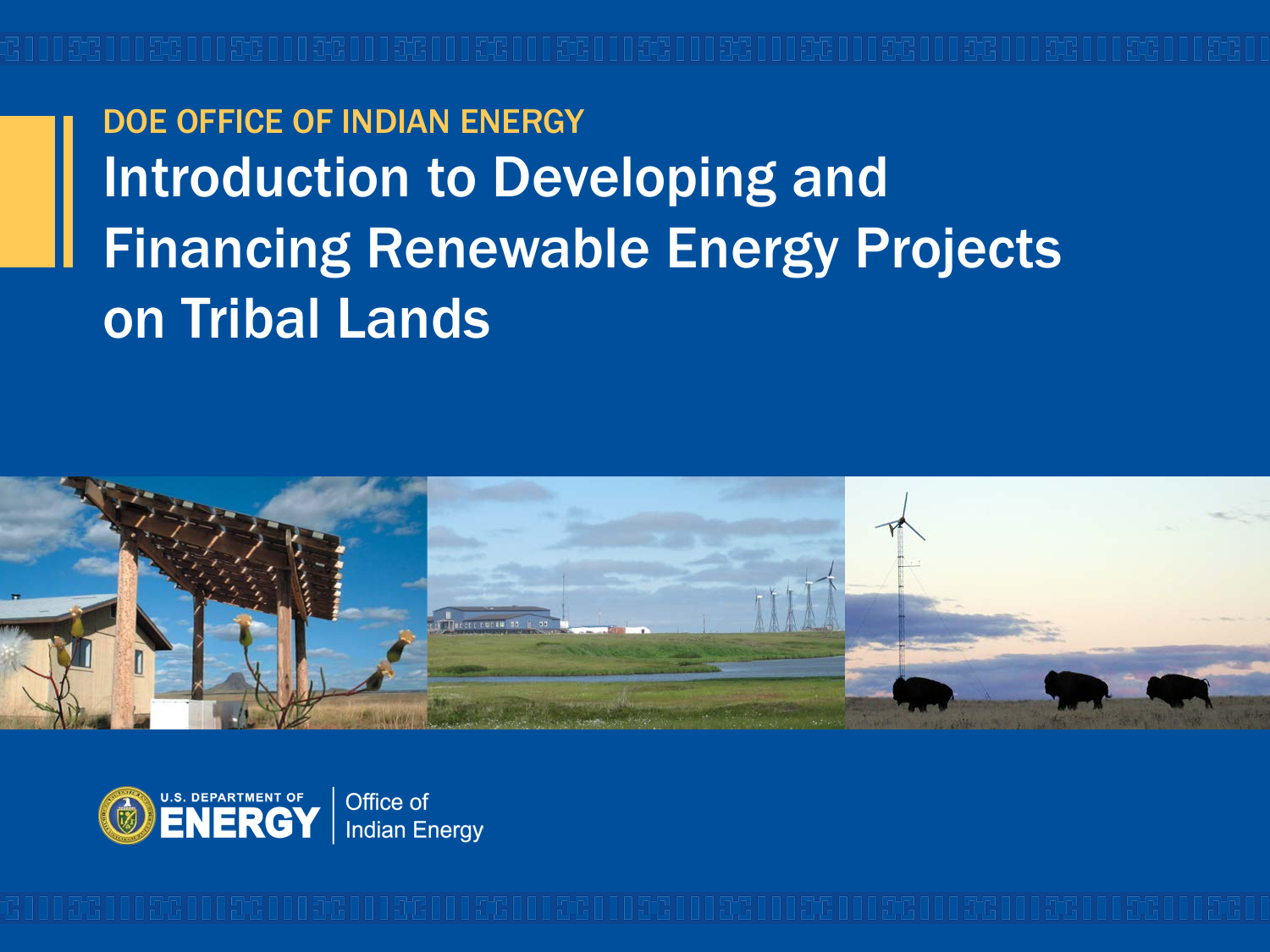# Review of Workshop Structure

- Introduction and Motivation
- Renewable Energy Technology Overview
- Abbreviated Five-Step Development Process
- System Advisor Model Training
- "Office Hours" for detailed technical assistance/Q&A on your specific projects

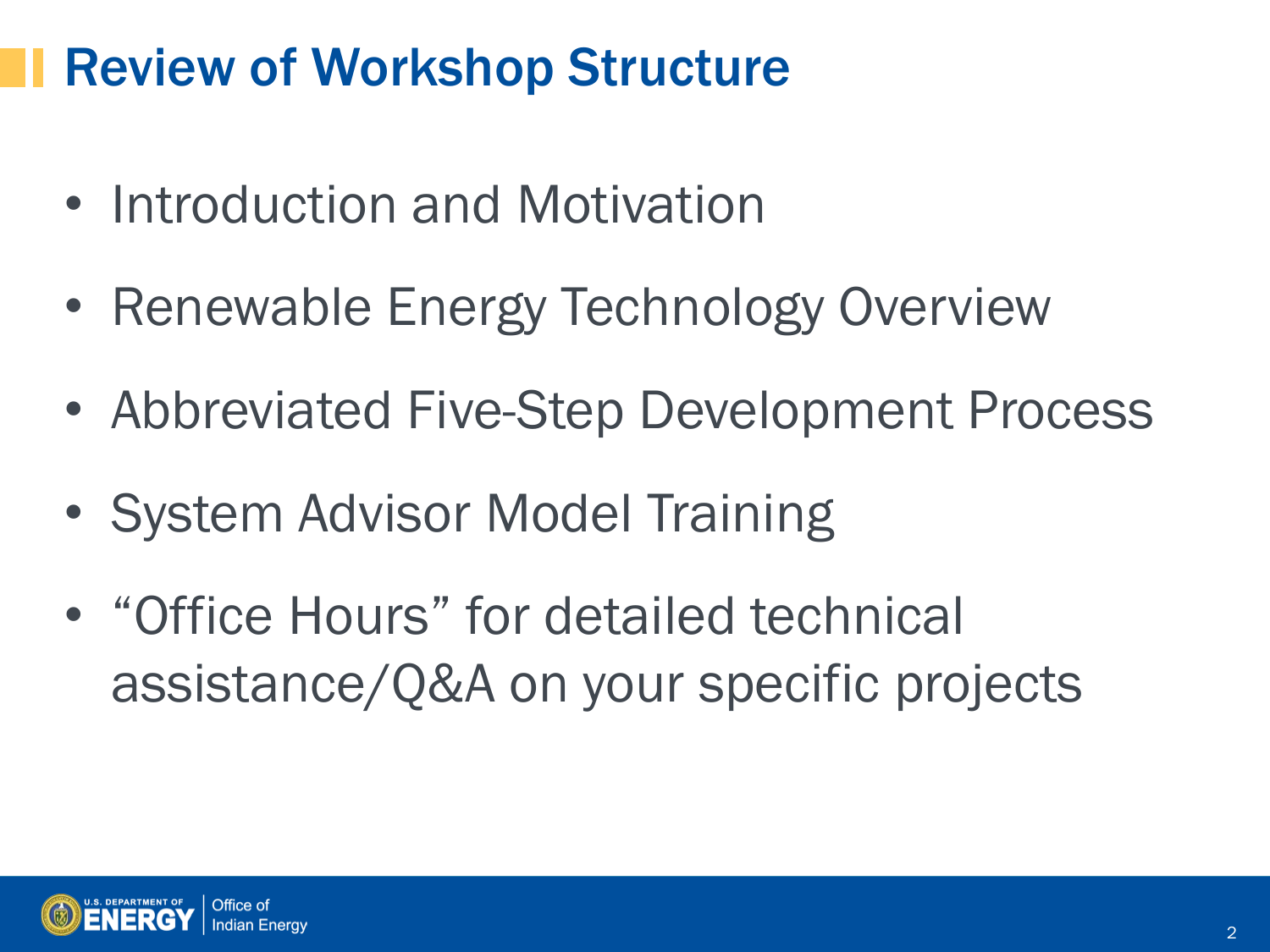# Why Complete a Renewable Energy Project?

## Economic

- •Jobs
- Income
- Cost savings
- •Cost stabilization
- Industry exposure

#### **Social**

- •Energy reliability (diversification)
- Energy independence
- •Quality of life
- •Community and stakeholder participation
- •Educational **Benefits**

## **Environment**

- •Air Quality
- •Avoided Emissions
- •Climate change
	- Mitigation
	- Adaptation
	- Resiliency
	- •Demonstrated **Environmental** Leadership

### *Benefits vary based on the type and scale of projects*

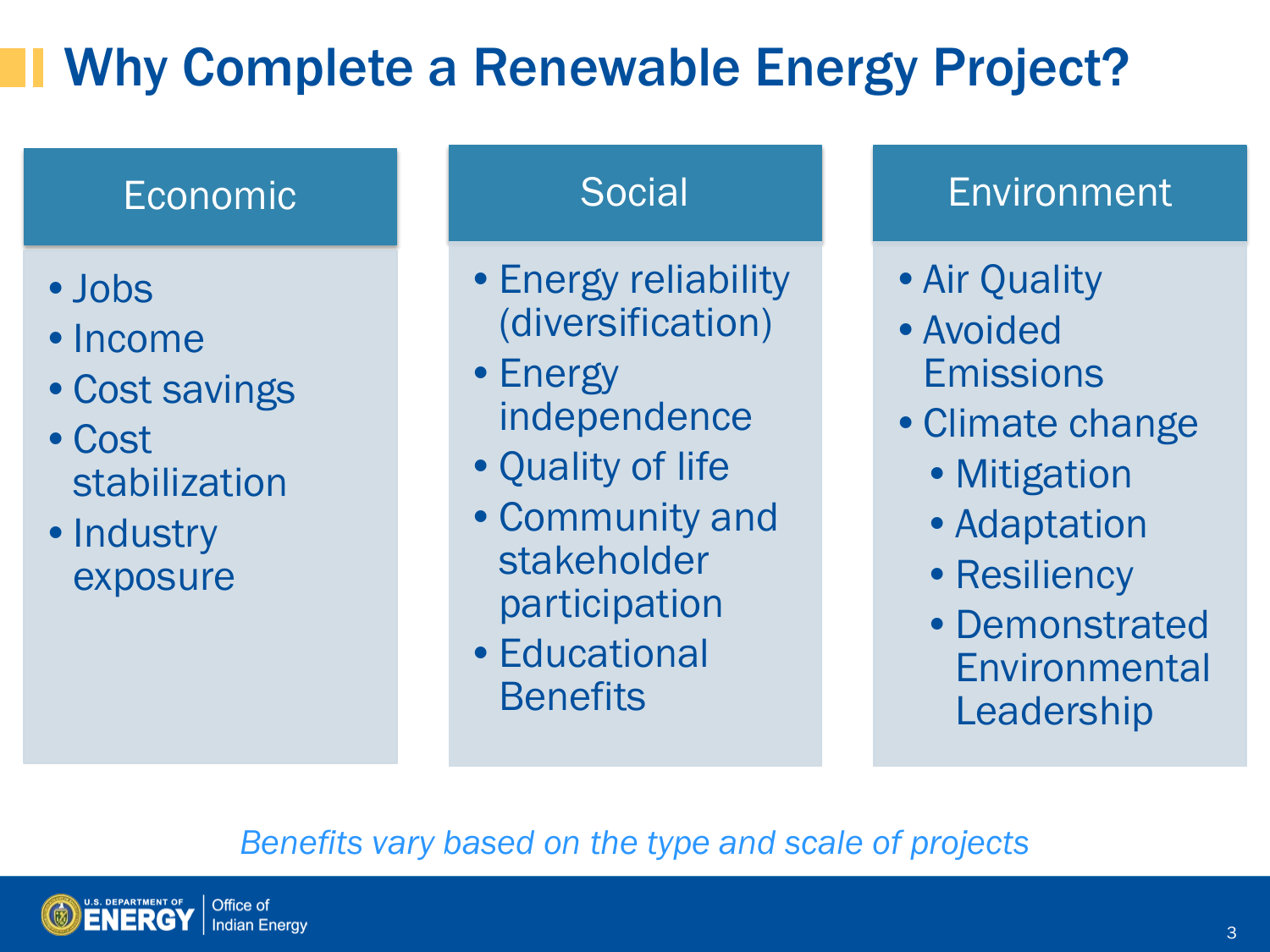# Terminology: Project Scale

## Facility: single-building system

Primary goals: offset building energy use, costs Development timeline: 1 month to 1 year

#### Community: multiple buildings/campus

Primary goals: Offset community energy costs, promote energy self-sufficiency Development timeline: 6 months to 2 years

### Commercial: stand-alone project

Primary goals: sale *of power generation, financial benefits Development timeline: 3 to 5 years*

> Office of **Indian Energy**



Orange County Convention Center, NREL





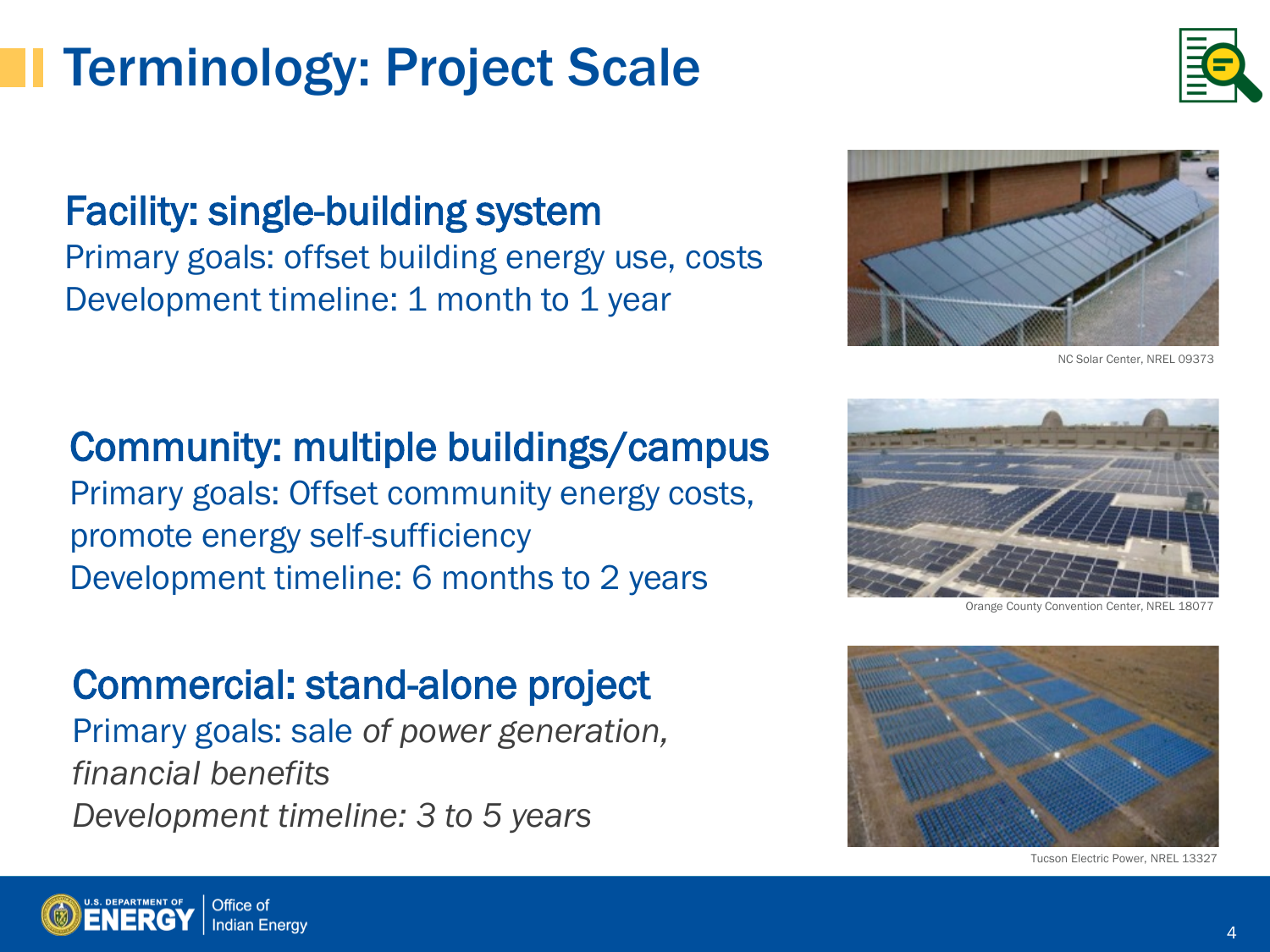# Determining Project Scale

- Available, Tribe-controlled, appropriate location and ownership options
- Lower capital investment and overall risk
- Opportunity to gain experience with renewables before doing a larger-scale project
- Increased self-sufficiency, offset utility electricity costs
- Cost certainty
- Visual impact
- Reduced environmental impact
- Diversification of energy supply with local, renewable sources

## Facility-Scale **Community-Scale**

- Available, Tribe-controlled, appropriate location and ownership
- Greater impact on community (good or bad)
- Offset community electricity costs (primary use is on-site)
- Minimized environmental impact
- Diversification of energy supply with local, renewable sources
- Reduced energy off-taker complexities
- Smaller capital requirements
- Job development (construction and maintenance)
- Self-sufficiency, pride

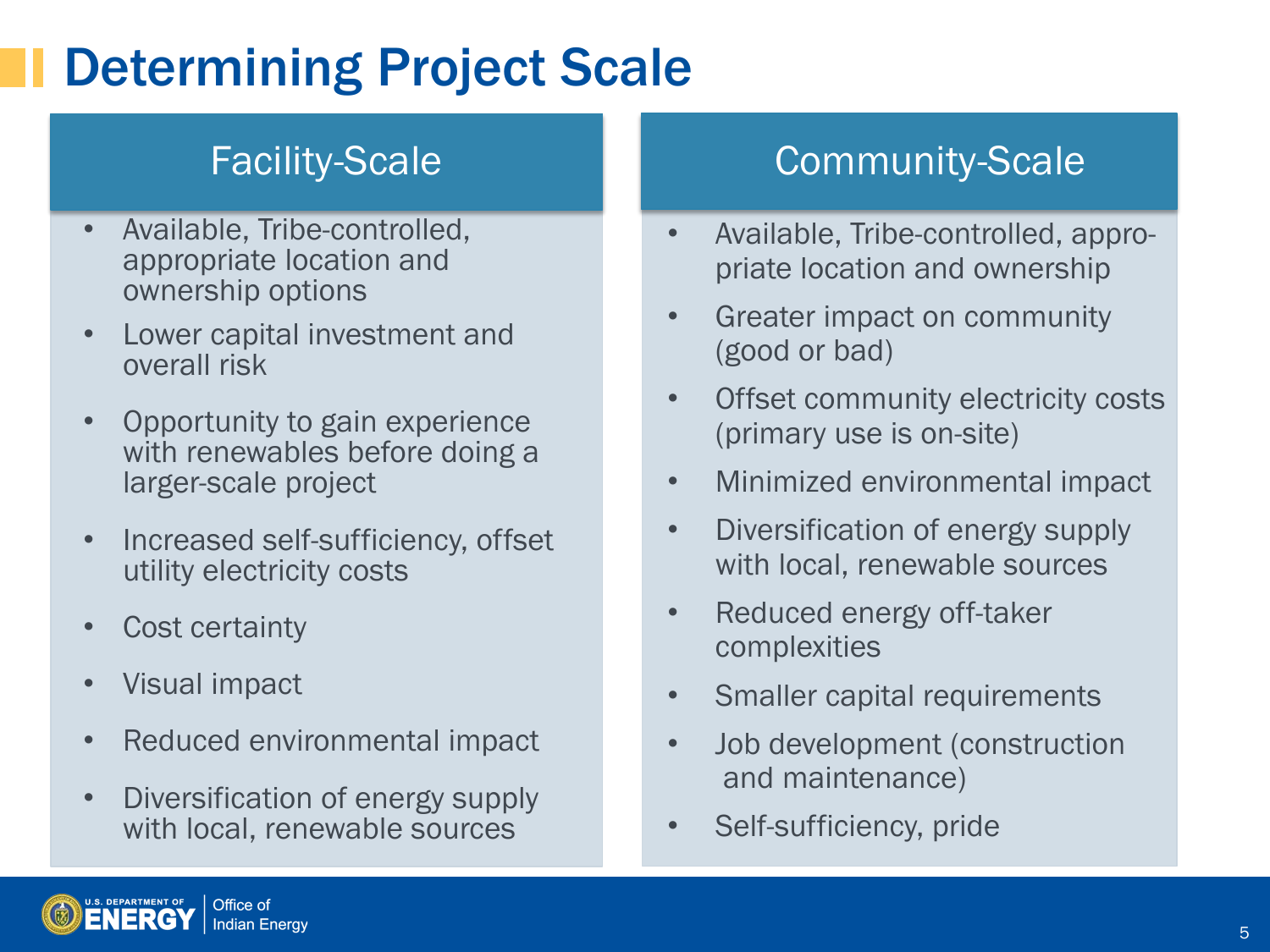# Why Elect to Do a Commercial-Scale Project?

- Available, Tribe-controlled, appropriate location – May/may not be Tribe-owned
- Tribe has significant capital in-hand
- Tribe has identified a potential off-taker that will buy the power and renewable energy credits (RECs)
- Tribe wants to get into renewable project development *for more than one project* (higher risk/ higher return)
- Job development (construction and maintenance)
- Diversify energy supply with local, renewable sources



Photo by Dennis Schroeder, NREL 20097